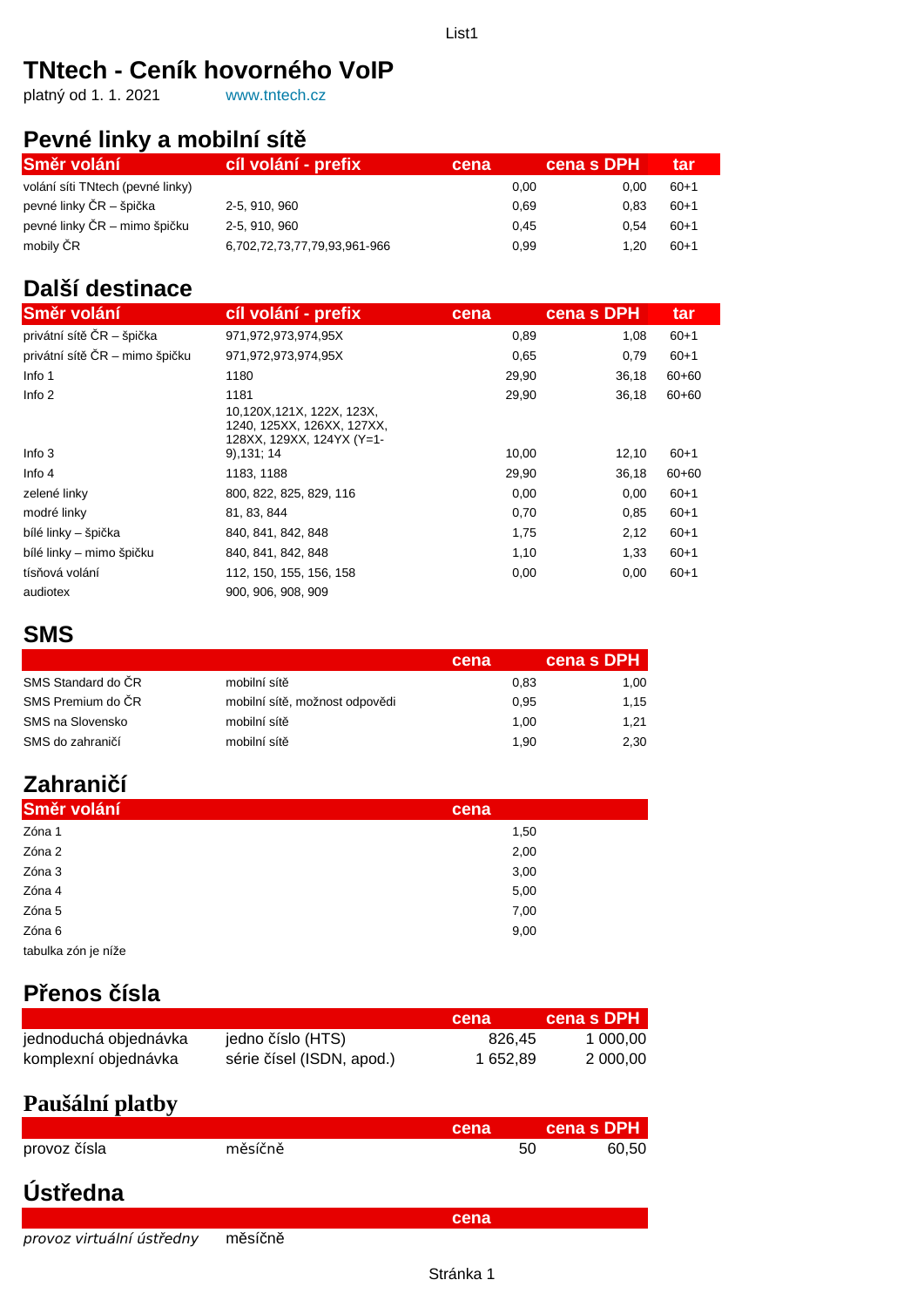| 5 operátorů      | 500  |
|------------------|------|
| 10 operátorů     | 800  |
| 20 operátorů     | 1200 |
| 1 hovorový kanál | 250  |
|                  |      |

### **Barevné linky**

| zelené, bílé, modré                   | jednorázově   | měsíčně |
|---------------------------------------|---------------|---------|
| aktivace barevné linky*               | $1000 - 6000$ |         |
| provoz barevné linky                  |               | 199     |
| provoz barevné linky (stříbrné číslo) |               | 299     |

List1

\*cena aktivace je individuální, závisí na počtu akt. čísel a aktuální nabídce

| Zelená linka 800                    |      |
|-------------------------------------|------|
| Příchozí hovor z pevné linky        | 0,89 |
| Příchozí hovor z mobilu             | 3,69 |
|                                     |      |
| Bílá linka 840,841,842,848 - povize |      |
| Příchozí hovor z pevné linky        | 0.25 |
| Příchozí hovor z mobilu             |      |

### **Mezinárodní čísla**

|                                                      | cena |  |
|------------------------------------------------------|------|--|
| zřízení zahraničního čísla                           | -600 |  |
| měsíční provoz zahraničního čísla                    | -275 |  |
| * cena platí pro čísla kromě Ruska, Číny a Srí Lanky |      |  |

## **Zóny zahraničního volání**

#### **Zóna 1**

Argentina, Australia, Australia Other: Personal, Austria, Belgium, Belgium - Mobile, Belgium Special, Canada, Canada - USA, Cocos Islands, Denmark, France, Germany, Germany - Mobile: Other, Greece, Greece - Mobile, Guam, Hong Kong, Hungary, Chile, China, China Mobile, Christmas Island, Iceland, Ireland, Israel, Israel - Jerusalem, Italy, Italy Vatican City, Japan, Luxembourg, Malaysia, Malaysia - Other, Monaco, Netherlands, Netherlands - Other, Norway, Poland, Poland - Warsaw, Portugal, Singapore, Singapore - Mobile, Slovakia - Mobile: Telefonica O2, Spain, Sweden, Switzerland, Taiwan, United Kingdom, United Kingdom FreePhone, USA, USA - Mobile, USA Hawaii

#### **Zóna 2**

Austria - Mobile 9xx, Bulgaria, Croatia, Estonia, Finland, Finland - Personal, Gibraltar, Guadeloupe, Liechtenstein, Malaysia - Mobile, New Zealand, Peru, Puerto Rico, Russia, Russia - Mobile: Other, San Marino, Slovakia, Slovenia, Slovenia Premium, Turkey, Turkey - Other, Turkey - Premium, US Virgin Islands, USA Alaska, Venezuela, Venezuela Other

#### **Zóna 3**

Andorra, Australia - Mobile, Bahamas, Brunei, Brunei - Mobile, Colombia, Costa Rica, Costa Rica - Mobile, Cyprus, Cyprus - Mobile, Cyprus - Mobile: Other, France - Personal, Georgia, Ireland - Other, Korea South, Korea South - Mobile, Latvia, Lithuania, Malawi, Martinique, Northern Mariana, Panama, Panama - Other, Romania, Romania - Bucharest, Russia - Mobile, Russia Overlay, Serbia, South Africa, Spain - Mobile, Thailand, Thailand - Mobile, Zambia

#### **Zóna 4**